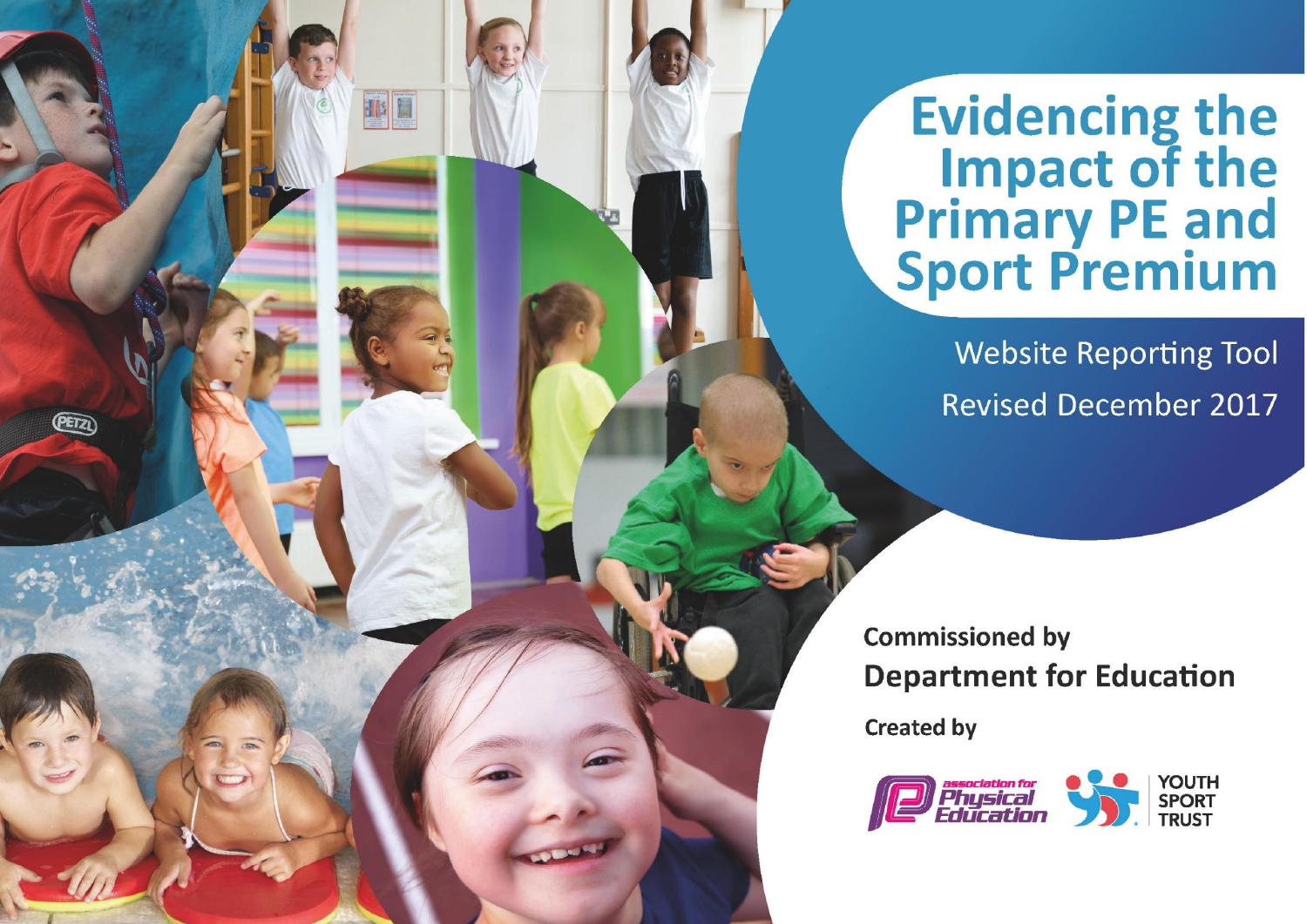Schools must use the funding to make **additional and sustainable** improvements to the quality of PE and sport they offer. This means that you should use the Primary PE and Sport Premium to:

- develop or add to the PE and sport activities that your school already offers  $\bullet$
- build capacity and capability within the school to ensure that improvements made now will benefit pupils joining the school in future years

Please visit [gov.uk](https://www.gov.uk/guidance/pe-and-sport-premium-for-primary-schools) for the revised DfE guidance including the 5 key indicators across which schools should demonstrate an improvement. This document will help you to review your provision and to report your spend. DfE encourages schools to use this template as an effective way of meeting the reporting requirements of the Primary PE and Sport Premium.

We recommend you start by reflecting on the impact of current provision and reviewing the previous spend. Under the [Ofsted Schools Inspection Framework,](https://www.gov.uk/government/publications/school-inspection-handbook-from-september-2015) inspectors will assess how effectively leaders use the Primary PE and Sport Premium and measure its impact on outcomes for pupils, and how effectively [governors](https://www.gov.uk/government/publications/governance-handbook) hold them to account for this.

Schools are required to [publish](https://www.gov.uk/guidance/what-maintained-schools-must-publish-online#pe-and-sport-premium-for-primary-schools) [details](https://www.gov.uk/guidance/what-maintained-schools-must-publish-online#pe-and-sport-premium-for-primary-schools) of how they spend this funding as well as on the impact it has on pupils' PE and sport participation and attainment. We recommend regularly updating the table and

publishing it on your website as evidence of your ongoing review into how you are using the money to secure maximum, sustainable impact. To see an example of how to complete the table please click [HERE.](http://www.afpe.org.uk/physical-education/wp-content/uploads/Template-Exemplification.pdf)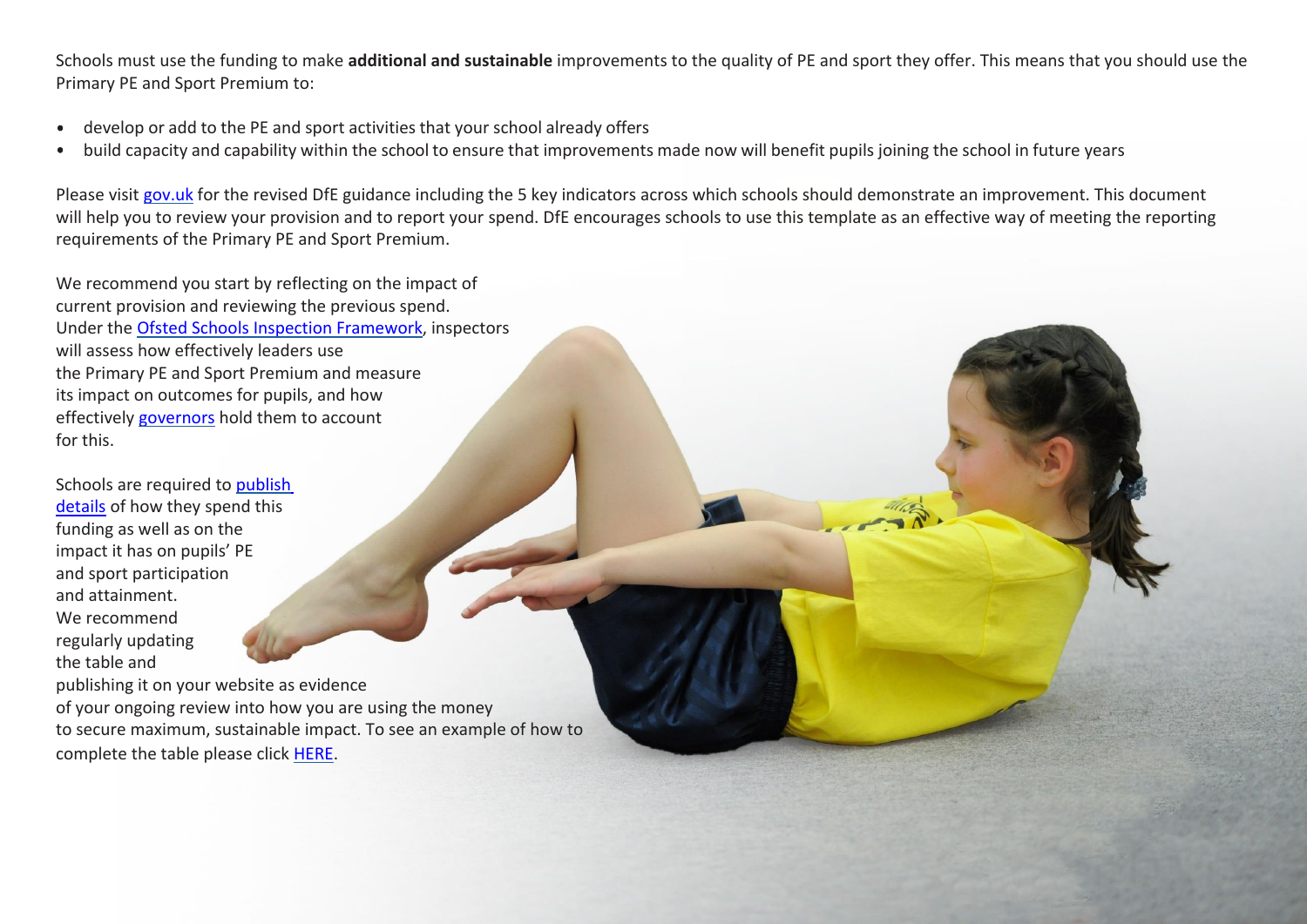Support for review and reflection - considering the 5 key indicators from DfE, what development needs are a priority for your setting and your students now and why? Use the space below to reflect on previous spend, identify current need and priorities for the future.

| Key achievements to date:                                                                                                                                                                          | Areas for further improvement and baseline evidence of need:                                                                                                                                                                                                               |
|----------------------------------------------------------------------------------------------------------------------------------------------------------------------------------------------------|----------------------------------------------------------------------------------------------------------------------------------------------------------------------------------------------------------------------------------------------------------------------------|
| Engagement of all pupils in regular physical activity.<br>Increased participation in competitive sport.<br>Increased awareness of being healthy and what this means.<br>Increased enjoyment of PE. | Increased confidence, knowledge and skills of all staff in teaching PE<br>$\bullet$<br>and sport.<br>Broad range of after school clubs offered to pupils.<br>$\bullet$<br>• Profile of PE and sport is raised in school.<br>Level of challenge in PE lessons.<br>$\bullet$ |

| Meeting national curriculum requirements for swimming and water safety                                                                                                                                                                | Please complete all of the below*: |
|---------------------------------------------------------------------------------------------------------------------------------------------------------------------------------------------------------------------------------------|------------------------------------|
| What percentage of your current Year 6 cohort swim competently, confidently and proficiently over a distance<br>of at least 25 metres?                                                                                                |                                    |
| What percentage of your current Year 6 cohort use a range of strokes effectively [for example, front<br>crawl, backstroke and breaststroke]?                                                                                          |                                    |
| What percentage of your current Year 6 cohort perform safe self-rescue in different water-based<br>situations?                                                                                                                        |                                    |
| Schools can choose to use the Primary PE and Sport Premium to provide additional provision for swimming<br>but this must be for activity <b>over and above</b> the national curriculum requirements. Have you used it in this<br>way? | Yes/No                             |

\*Schools may wish to provide this information in April, just before the publication deadline.



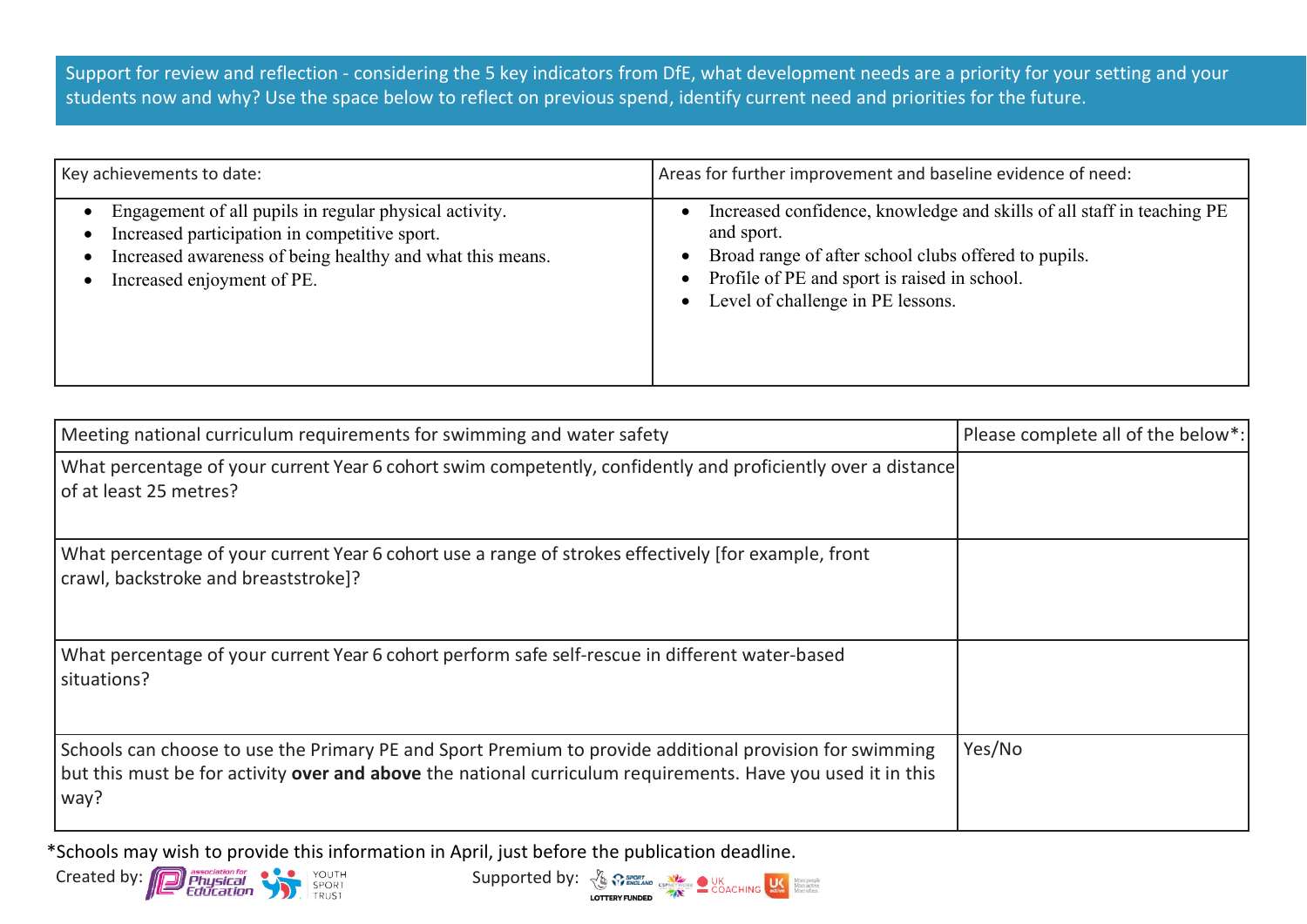## **Action Plan and Budget Tracking**

Capture your intended annual spend against the 5 key indicators. Clarify the success criteria and evidence of impact that you intend to measure to evaluate for students today and for the future.

| Academic Year: 2018/19                                                                                                                                                                                                     | Total fund allocated: £17, 600                                                                                                                                                                                | <b>Date Updated:</b>                             |                      |                                             |
|----------------------------------------------------------------------------------------------------------------------------------------------------------------------------------------------------------------------------|---------------------------------------------------------------------------------------------------------------------------------------------------------------------------------------------------------------|--------------------------------------------------|----------------------|---------------------------------------------|
| Key indicator 1: The engagement of all pupils in regular physical activity - Chief Medical Officer guidelines recommend that<br>primary school children undertake at least 30 minutes of physical activity a day in school | Percentage of total allocation:<br>6.25%                                                                                                                                                                      |                                                  |                      |                                             |
| School focus with clarity on<br>intended impact on pupils:                                                                                                                                                                 | Actions to achieve:                                                                                                                                                                                           | Funding<br>allocated:                            | Evidence and impact: | Sustainability and suggested<br>next steps: |
| Give children the opportunity for<br>regular exercise.                                                                                                                                                                     | Train sports leaders to deliver and<br>run the Golden Mile Challenge.<br>Premier sports to deliver 2 taster<br>days during the school year for new<br>sport opportunities and an intra<br>school competition. | £500                                             |                      |                                             |
| Use Sports leaders and MSAs to run<br>sport focused games at lunchtimes<br>when the field is available.                                                                                                                    | Training for current MSAs to run<br>sport sessions. Use PE advisor to<br>train up sport leaders to support<br>playtimes and lunchtimes.                                                                       | £600                                             |                      |                                             |
| YOUTH<br>Created by:<br><i>Physical</i><br>Education<br>SPORT<br>TRUST                                                                                                                                                     | Supported by:                                                                                                                                                                                                 | <b>ED CONCHING COACHING CONCHING CONCHERENCE</b> |                      |                                             |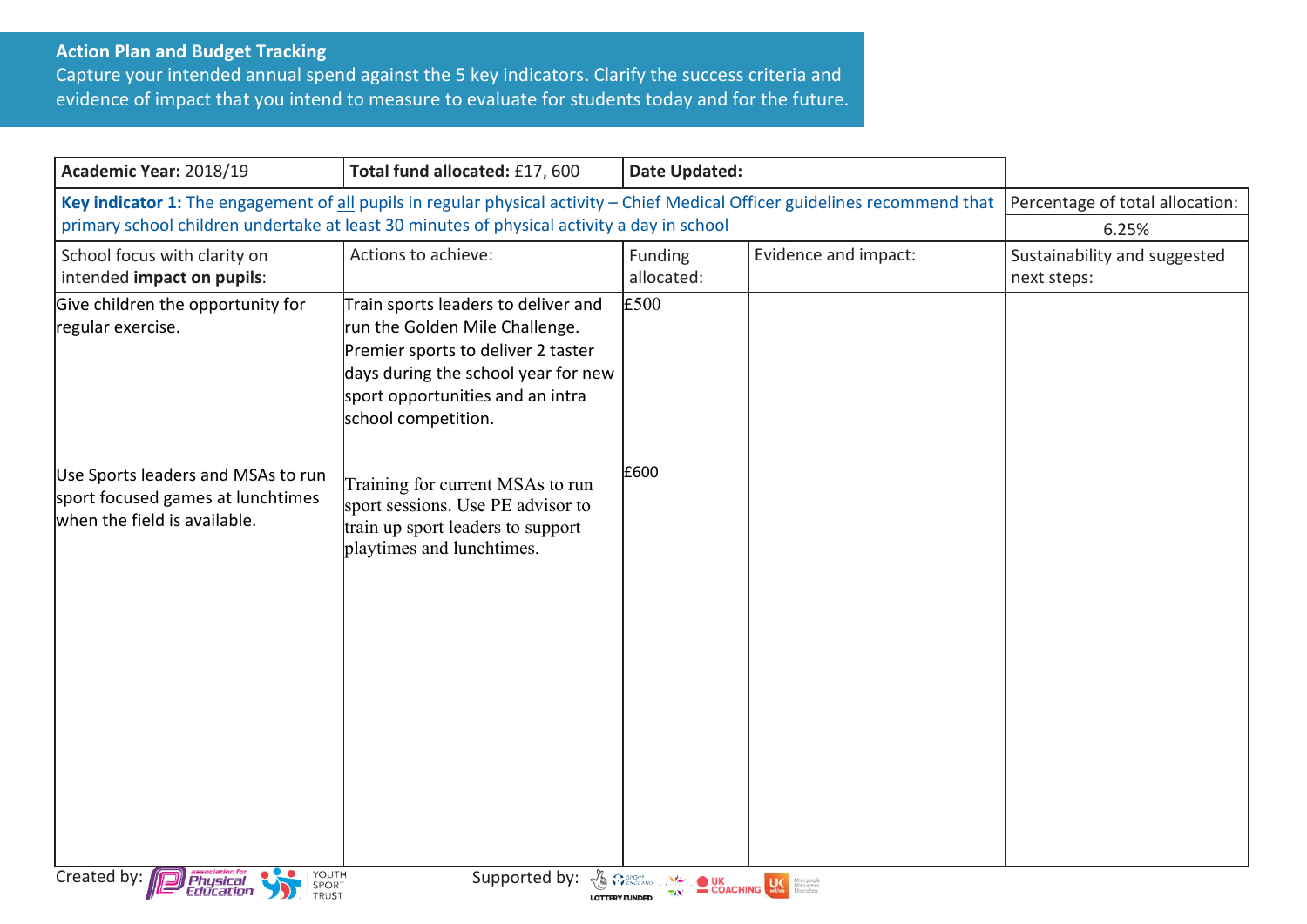| Key indicator 2: The profile of PE and sport being raised across the school as a tool for whole school improvement                                                               |                                                                                                                                        |                              |                      | Percentage of total allocation:<br>12.5%    |
|----------------------------------------------------------------------------------------------------------------------------------------------------------------------------------|----------------------------------------------------------------------------------------------------------------------------------------|------------------------------|----------------------|---------------------------------------------|
| School focus with clarity on<br>intended impact on pupils:                                                                                                                       | Actions to achieve:                                                                                                                    | <b>Funding</b><br>allocated: | Evidence and impact: | Sustainability and suggested<br>next steps: |
| Target specific groups of pupils with a Subsidise pupil premium children to<br>particular need.                                                                                  | take part in sporting events and<br>opportunities.                                                                                     | E1000                        |                      |                                             |
| Take part in regular competitions and<br>provide pupils with the opportunity<br>to try and take part in different<br>sporting opportunities.                                     | Run a variety of after school sports<br>clubs and enter cluster and SSP<br>competitions.                                               | £1000                        |                      |                                             |
| Raise the profile of sport in school by Create a notice board in school to<br>creating a notice/display board with<br>information about sport events<br>happening within school. | display information of sport events.<br>Provide children with certificates and<br>medals when they have taken part in<br>sport events. | £200                         |                      |                                             |



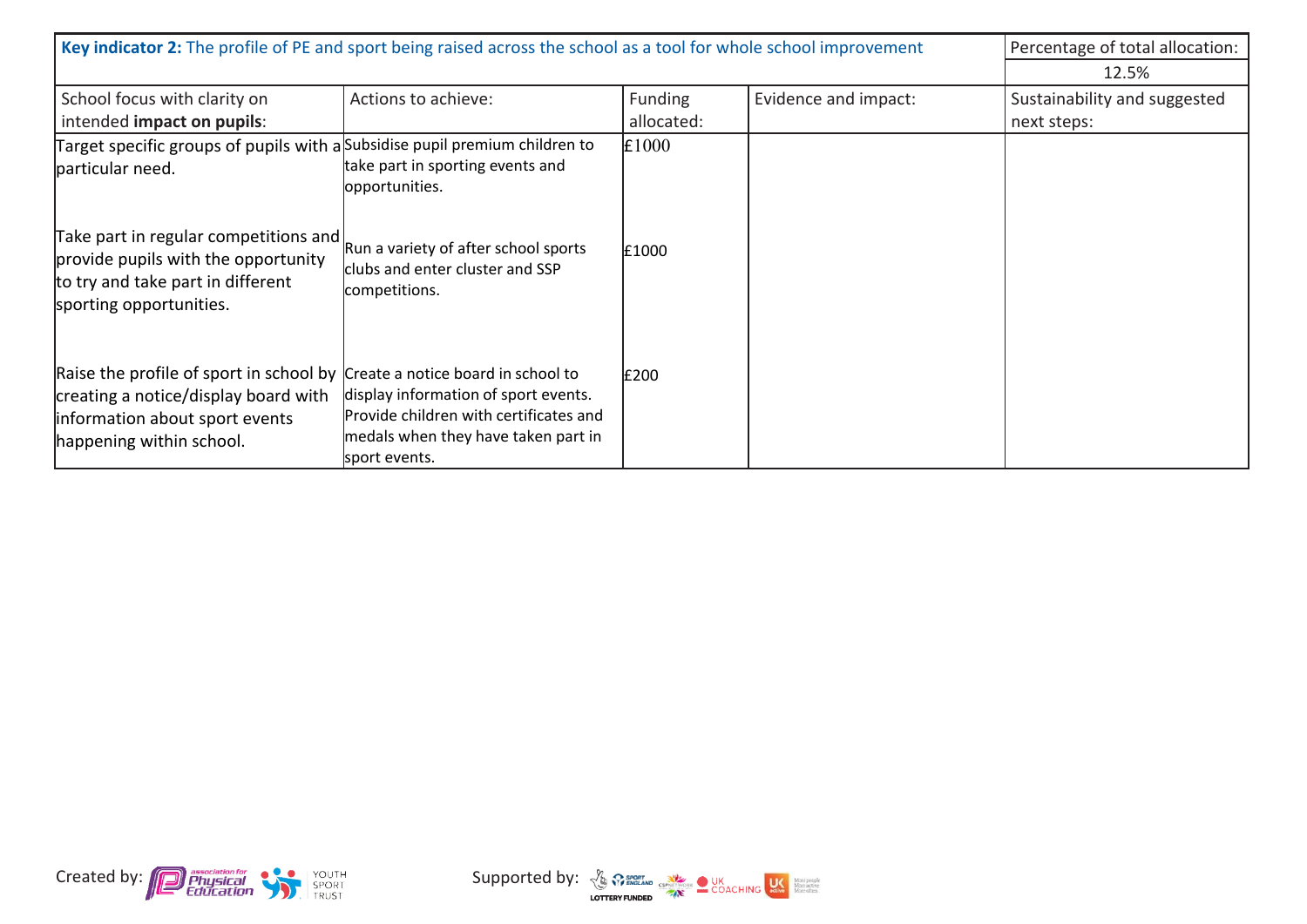| Key indicator 3: Increased confidence, knowledge and skills of all staff in teaching PE and sport                                                                                  |                                                                                                                                                                 |                                                                                                                                                                                                                                              |                                             |
|------------------------------------------------------------------------------------------------------------------------------------------------------------------------------------|-----------------------------------------------------------------------------------------------------------------------------------------------------------------|----------------------------------------------------------------------------------------------------------------------------------------------------------------------------------------------------------------------------------------------|---------------------------------------------|
|                                                                                                                                                                                    |                                                                                                                                                                 |                                                                                                                                                                                                                                              | 36%                                         |
|                                                                                                                                                                                    | Funding<br>allocated:                                                                                                                                           | Evidence and impact:                                                                                                                                                                                                                         | Sustainability and suggested<br>next steps: |
| support staff throughout the<br>year to improve learning<br>nutrition. Coaching/mentoring<br>towards a 5 star lesson.                                                              |                                                                                                                                                                 |                                                                                                                                                                                                                                              |                                             |
| Subject leader to be given non<br>contact time to monitor, plan and<br>assess PE across the whole school.                                                                          | £1000                                                                                                                                                           |                                                                                                                                                                                                                                              |                                             |
| Bev Bucklee to deliver 1 PE session<br>a week to KS2 classes.                                                                                                                      | £2170                                                                                                                                                           |                                                                                                                                                                                                                                              |                                             |
| Organise additional sessions with<br>Broadland High School in the<br>Summer Term for year 5 pupils.                                                                                |                                                                                                                                                                 |                                                                                                                                                                                                                                              |                                             |
| Key indicator 4: Broader experience of a range of sports and activities offered to all pupils                                                                                      |                                                                                                                                                                 |                                                                                                                                                                                                                                              | Percentage of total allocation:             |
|                                                                                                                                                                                    |                                                                                                                                                                 |                                                                                                                                                                                                                                              | 18.75%                                      |
|                                                                                                                                                                                    | allocated:                                                                                                                                                      |                                                                                                                                                                                                                                              | Sustainability and suggested<br>next steps: |
| Buy new equipment to meet the                                                                                                                                                      | £2800                                                                                                                                                           |                                                                                                                                                                                                                                              |                                             |
| survey indicated that pupils were<br>predominantly interested in<br>Basketball and Tennis. Look to run<br>these clubs to engage pupils and<br>lincrease interest.<br>Supported by: | £500<br><b>B</b> Presence                                                                                                                                       |                                                                                                                                                                                                                                              |                                             |
|                                                                                                                                                                                    | School focus with clarity on intended Actions to achieve:<br>School focus with clarity on intended<br>Actions to achieve:<br>Improve provision of equipment and | <b>PE</b> advisor and subject leader to $\text{\pounds}2580$<br>to be recorded to show progress<br>£600<br>Funding<br>needs and demands of curriculum PE<br>lessons and after school sports clubs.<br>Run taster days for new sports. The PE | Evidence and impact:                        |